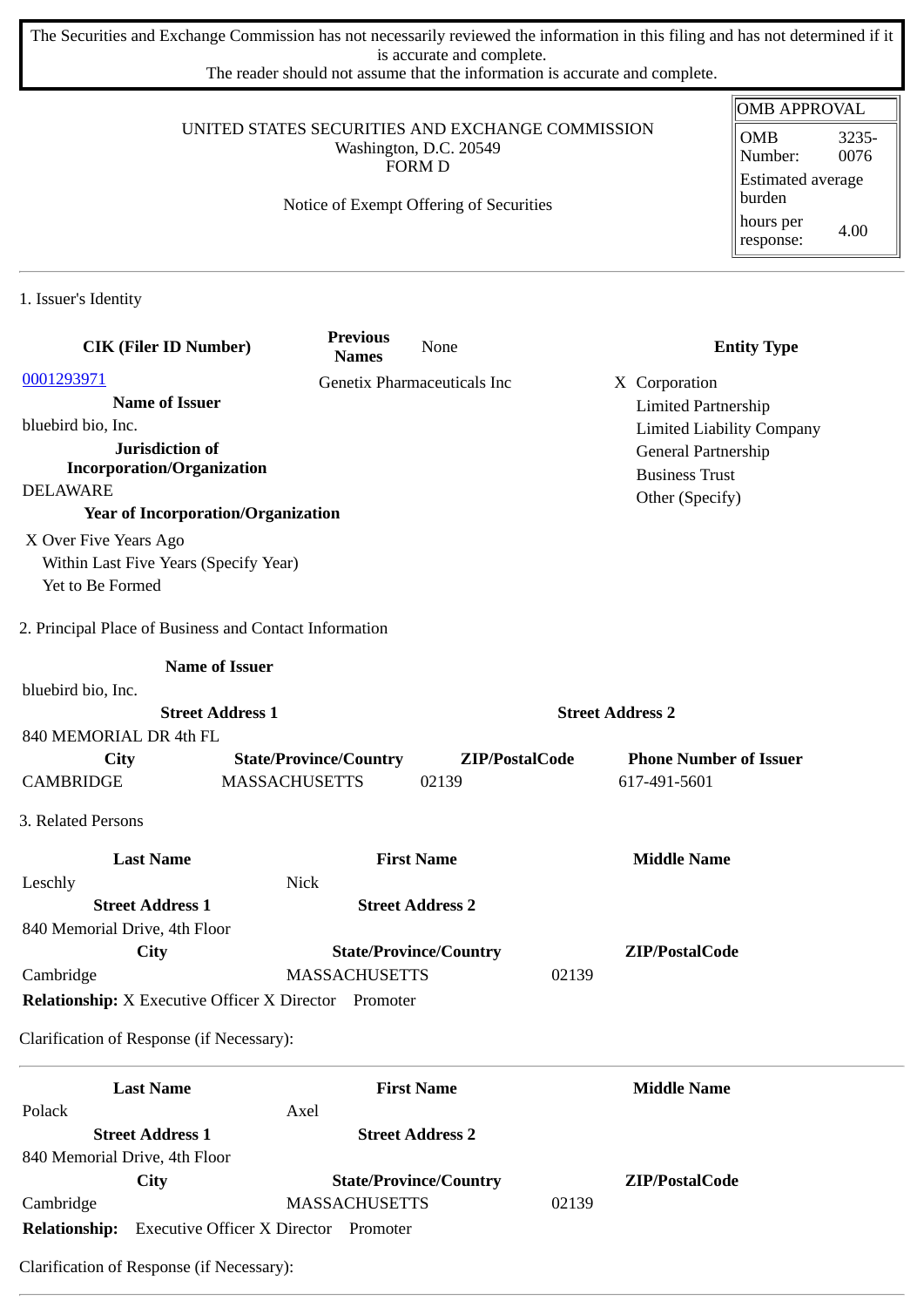| <b>Last Name</b>                                           | <b>First Name</b>                            | <b>Middle Name</b> |
|------------------------------------------------------------|----------------------------------------------|--------------------|
| Gillis                                                     | Steven                                       |                    |
| <b>Street Address 1</b>                                    | <b>Street Address 2</b>                      |                    |
| 840 Memorial Drive, 4th Floor                              |                                              |                    |
| City                                                       | <b>State/Province/Country</b>                | ZIP/PostalCode     |
| Cambridge                                                  | <b>MASSACHUSETTS</b>                         | 02139              |
| <b>Relationship:</b>                                       | <b>Executive Officer X Director Promoter</b> |                    |
| Clarification of Response (if Necessary):                  |                                              |                    |
| <b>Last Name</b>                                           | <b>First Name</b>                            | <b>Middle Name</b> |
| Mulder                                                     | Geert-Jan                                    |                    |
| <b>Street Address 1</b>                                    | <b>Street Address 2</b>                      |                    |
| 840 Memorial Drive, 4th Floor                              | <b>State/Province/Country</b>                | ZIP/PostalCode     |
| City<br>Cambridge                                          | <b>MASSACHUSETTS</b>                         | 02139              |
| <b>Relationship:</b> Executive Officer X Director Promoter |                                              |                    |
|                                                            |                                              |                    |
| Clarification of Response (if Necessary):                  |                                              |                    |
| <b>Last Name</b>                                           | <b>First Name</b>                            | <b>Middle Name</b> |
| <b>Tepper</b>                                              | Robert                                       |                    |
| <b>Street Address 1</b>                                    | <b>Street Address 2</b>                      |                    |
| 840 Memorial Drive, 4th Floor                              |                                              |                    |
| City                                                       | <b>State/Province/Country</b>                | ZIP/PostalCode     |
| Cambridge                                                  | <b>MASSACHUSETTS</b>                         | 02139              |
| <b>Relationship:</b>                                       | <b>Executive Officer X Director Promoter</b> |                    |
| Clarification of Response (if Necessary):                  |                                              |                    |
| <b>Last Name</b>                                           | <b>First Name</b>                            | <b>Middle Name</b> |
| Lynch                                                      | Daniel                                       | S.                 |
| <b>Street Address 1</b>                                    | <b>Street Address 2</b>                      |                    |
| 840 Memorial Drive, 4th Floor                              |                                              |                    |
| City                                                       | <b>State/Province/Country</b>                | ZIP/PostalCode     |
| Cambridge                                                  | <b>MASSACHUSETTS</b>                         | 02139              |
| <b>Relationship:</b>                                       | <b>Executive Officer X Director Promoter</b> |                    |
| Clarification of Response (if Necessary):                  |                                              |                    |
|                                                            |                                              |                    |
| <b>Last Name</b>                                           | <b>First Name</b>                            | <b>Middle Name</b> |
| Maraganore                                                 | John                                         | M.                 |
| <b>Street Address 1</b>                                    | <b>Street Address 2</b>                      |                    |
| 840 Memorial Drive, 4th Floor                              | <b>State/Province/Country</b>                | ZIP/PostalCode     |
| City<br>Cambridge                                          | <b>MASSACHUSETTS</b>                         | 02139              |
| <b>Relationship:</b>                                       | <b>Executive Officer X Director Promoter</b> |                    |
|                                                            |                                              |                    |
| Clarification of Response (if Necessary):                  |                                              |                    |
| <b>Last Name</b>                                           | <b>First Name</b>                            | <b>Middle Name</b> |
| Walsh                                                      | Jeffrey                                      | T.                 |
| <b>Street Address 1</b>                                    | <b>Street Address 2</b>                      |                    |
| 840 Memorial Drive, 4th Floor                              |                                              |                    |
| City                                                       | <b>State/Province/Country</b>                | ZIP/PostalCode     |
| Cambridge                                                  | <b>MASSACHUSETTS</b>                         | 02139              |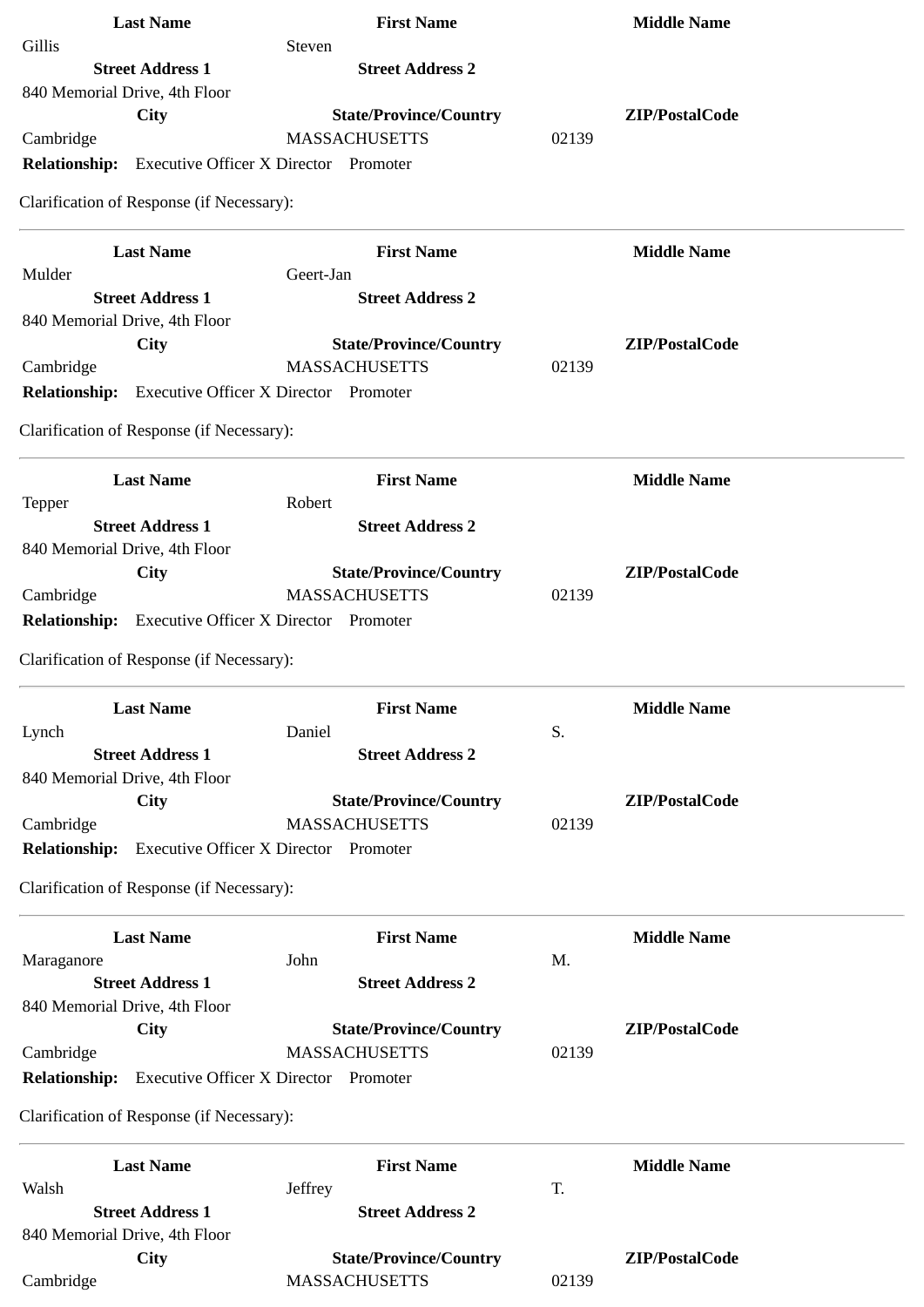Clarification of Response (if Necessary):

# 4. Industry Group

| Agriculture                                           |                                    | <b>Health Care</b>         | Retailing                 |  |
|-------------------------------------------------------|------------------------------------|----------------------------|---------------------------|--|
| Banking & Financial Services                          |                                    | X Biotechnology            | <b>Restaurants</b>        |  |
| <b>Commercial Banking</b>                             |                                    | <b>Health Insurance</b>    | Technology                |  |
| Insurance<br>Investing                                |                                    | Hospitals & Physicians     | Computers                 |  |
| <b>Investment Banking</b>                             |                                    | Pharmaceuticals            | Telecommunications        |  |
| Pooled Investment Fund                                |                                    | Other Health Care          | Other Technology          |  |
| Is the issuer registered as                           |                                    | Manufacturing              | Travel                    |  |
| an investment company under<br>the Investment Company |                                    | <b>Real Estate</b>         | Airlines & Airports       |  |
| Act of 1940?                                          |                                    | Commercial                 | Lodging & Conventions     |  |
| Yes                                                   | $\rm No$                           | Construction               | Tourism & Travel Services |  |
|                                                       | Other Banking & Financial Services | <b>REITS &amp; Finance</b> | Other Travel              |  |
| <b>Business Services</b>                              |                                    | Residential                | Other                     |  |
| Energy                                                |                                    | <b>Other Real Estate</b>   |                           |  |
| Coal Mining                                           |                                    |                            |                           |  |
| <b>Electric Utilities</b>                             |                                    |                            |                           |  |
| <b>Energy Conservation</b>                            |                                    |                            |                           |  |
| <b>Environmental Services</b>                         |                                    |                            |                           |  |
| Oil & Gas                                             |                                    |                            |                           |  |

Other Energy

#### 5. Issuer Size

| <b>Revenue Range</b>             | OR. | <b>Aggregate Net Asset Value Range</b> |
|----------------------------------|-----|----------------------------------------|
| No Revenues                      |     | No Aggregate Net Asset Value           |
| $$1 - $1,000,000$                |     | $$1 - $5,000,000$                      |
| $$1,000,001 - $5,000,000$        |     | \$5,000,001 - \$25,000,000             |
| $$5,000,001 -$<br>\$25,000,000   |     | $$25,000,001 - $50,000,000$            |
| $$25,000,001 -$<br>\$100,000,000 |     | \$50,000,001 - \$100,000,000           |
| Over \$100,000,000               |     | Over \$100,000,000                     |
| X Decline to Disclose            |     | Decline to Disclose                    |
| Not Applicable                   |     | Not Applicable                         |
|                                  |     |                                        |

## 6. Federal Exemption(s) and Exclusion(s) Claimed (select all that apply)

| Rule $504(b)(1)$ (not (i), (ii) or (iii)) | <b>Rule 505</b>                            |                    |
|-------------------------------------------|--------------------------------------------|--------------------|
| Rule 504 (b) $(1)(i)$                     | $X$ Rule 506                               |                    |
| Rule 504 (b) $(1)(ii)$                    | Securities Act Section 4(5)                |                    |
| Rule 504 (b)(1)(iii)                      | <b>Investment Company Act Section 3(c)</b> |                    |
|                                           | Section $3(c)(1)$                          | Section $3(c)(9)$  |
|                                           | Section $3(c)(2)$                          | Section $3(c)(10)$ |
|                                           | Section $3(c)(3)$                          | Section $3(c)(11)$ |
|                                           | Section $3(c)(4)$                          | Section $3(c)(12)$ |
|                                           | Section $3(c)(5)$                          | Section $3(c)(13)$ |
|                                           | Section $3(c)(6)$                          | Section $3(c)(14)$ |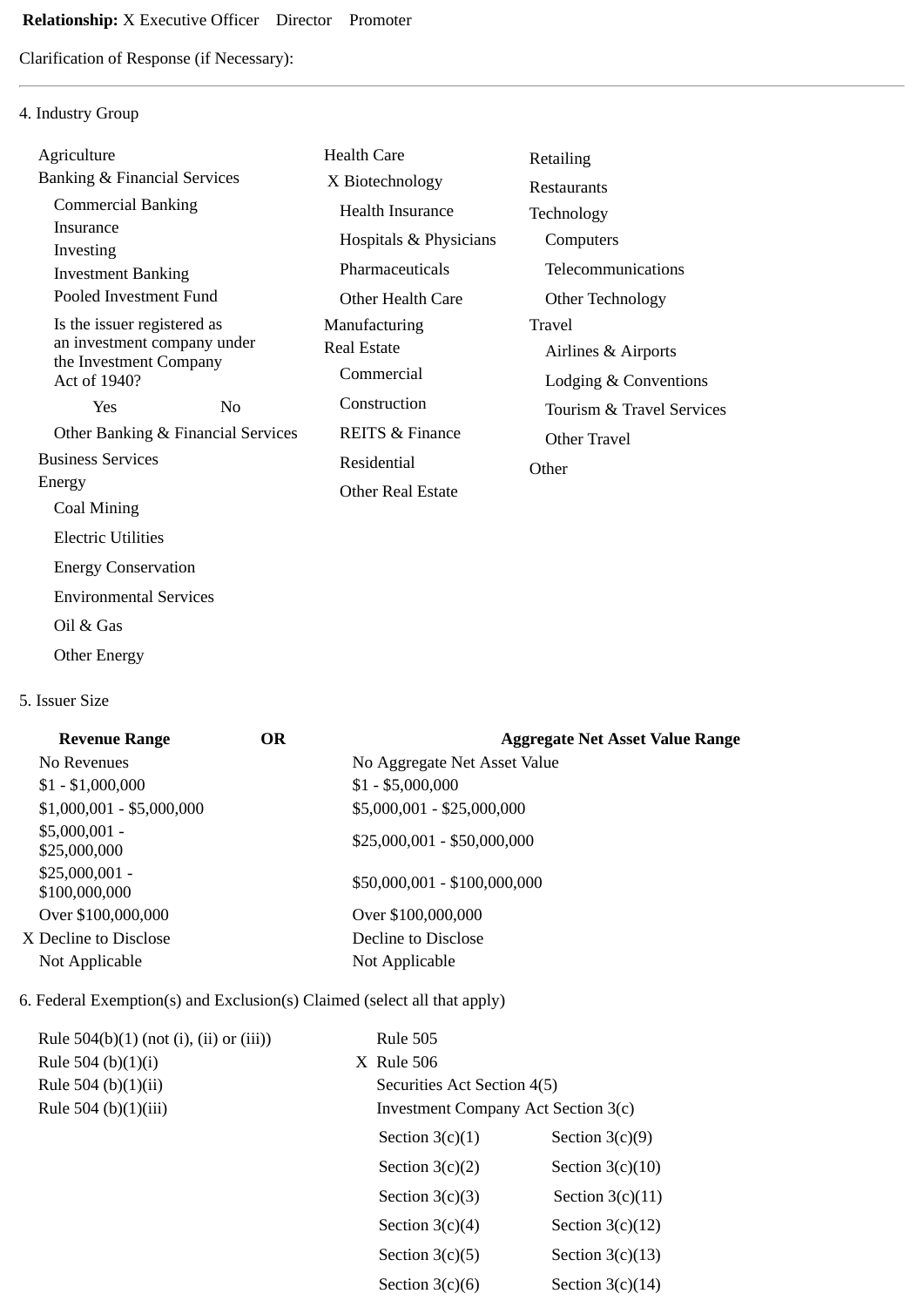| Section $3(c)(7)$                                                                                                                                                                                                        |                                                                                                                           |
|--------------------------------------------------------------------------------------------------------------------------------------------------------------------------------------------------------------------------|---------------------------------------------------------------------------------------------------------------------------|
| 7. Type of Filing                                                                                                                                                                                                        |                                                                                                                           |
| X New Notice Date of First Sale 2012-07-23 First Sale Yet to Occur<br>Amendment                                                                                                                                          |                                                                                                                           |
| 8. Duration of Offering                                                                                                                                                                                                  |                                                                                                                           |
| Does the Issuer intend this offering to last more than one year?                                                                                                                                                         | Yes X No                                                                                                                  |
| 9. Type(s) of Securities Offered (select all that apply)                                                                                                                                                                 |                                                                                                                           |
| X Equity<br>Debt<br>Option, Warrant or Other Right to Acquire Another Security<br>Security to be Acquired Upon Exercise of Option, Warrant or<br>Other Right to Acquire Security                                         | Pooled Investment Fund Interests<br>Tenant-in-Common Securities<br><b>Mineral Property Securities</b><br>Other (describe) |
| 10. Business Combination Transaction                                                                                                                                                                                     |                                                                                                                           |
| Is this offering being made in connection with a business combination transaction, such as<br>a merger, acquisition or exchange offer?                                                                                   | Yes X No                                                                                                                  |
| Clarification of Response (if Necessary):                                                                                                                                                                                |                                                                                                                           |
| 11. Minimum Investment                                                                                                                                                                                                   |                                                                                                                           |
| Minimum investment accepted from any outside investor \$0 USD                                                                                                                                                            |                                                                                                                           |
| 12. Sales Compensation                                                                                                                                                                                                   |                                                                                                                           |
| Recipient                                                                                                                                                                                                                | Recipient CRD Number X None                                                                                               |
| (Associated) Broker or Dealer X None                                                                                                                                                                                     | (Associated) Broker or Dealer CRD Number X None                                                                           |
| <b>Street Address 1</b><br>City                                                                                                                                                                                          | <b>Street Address 2</b><br>State/Province/Country<br>ZIP/Postal Code                                                      |
| State(s) of Solicitation (select all that apply)<br><b>All States</b><br>Check "All States" or check individual States                                                                                                   | Foreign/non-US                                                                                                            |
| 13. Offering and Sales Amounts                                                                                                                                                                                           |                                                                                                                           |
| <b>Total Offering Amount</b><br>Indefinite<br>\$60,000,000 USD or<br><b>Total Amount Sold</b><br>\$60,000,000 USD<br>Indefinite<br>Total Remaining to be Sold<br>\$0 USD or<br>Clarification of Response (if Necessary): |                                                                                                                           |
| 14. Investors                                                                                                                                                                                                            |                                                                                                                           |
| Select if securities in the offering have been or may be sold to persons who do not qualify as accredited<br>investors, and enter the number of such non-accredited investors who already have invested in the offering. |                                                                                                                           |

15. Sales Commissions & Finder's Fees Expenses

Provide separately the amounts of sales commissions and finders fees expenses, if any. If the amount of an expenditure is not known, provide an estimate and check the box next to the amount.

 $\sqrt{17}$ 

Regardless of whether securities in the offering have been or may be sold to persons who do not qualify as

accredited investors, enter the total number of investors who already have invested in the offering:

| <b>Sales Commissions</b> | \$0 USD Estimate |  |
|--------------------------|------------------|--|
| Finders' Fees            | \$0 USD Estimate |  |